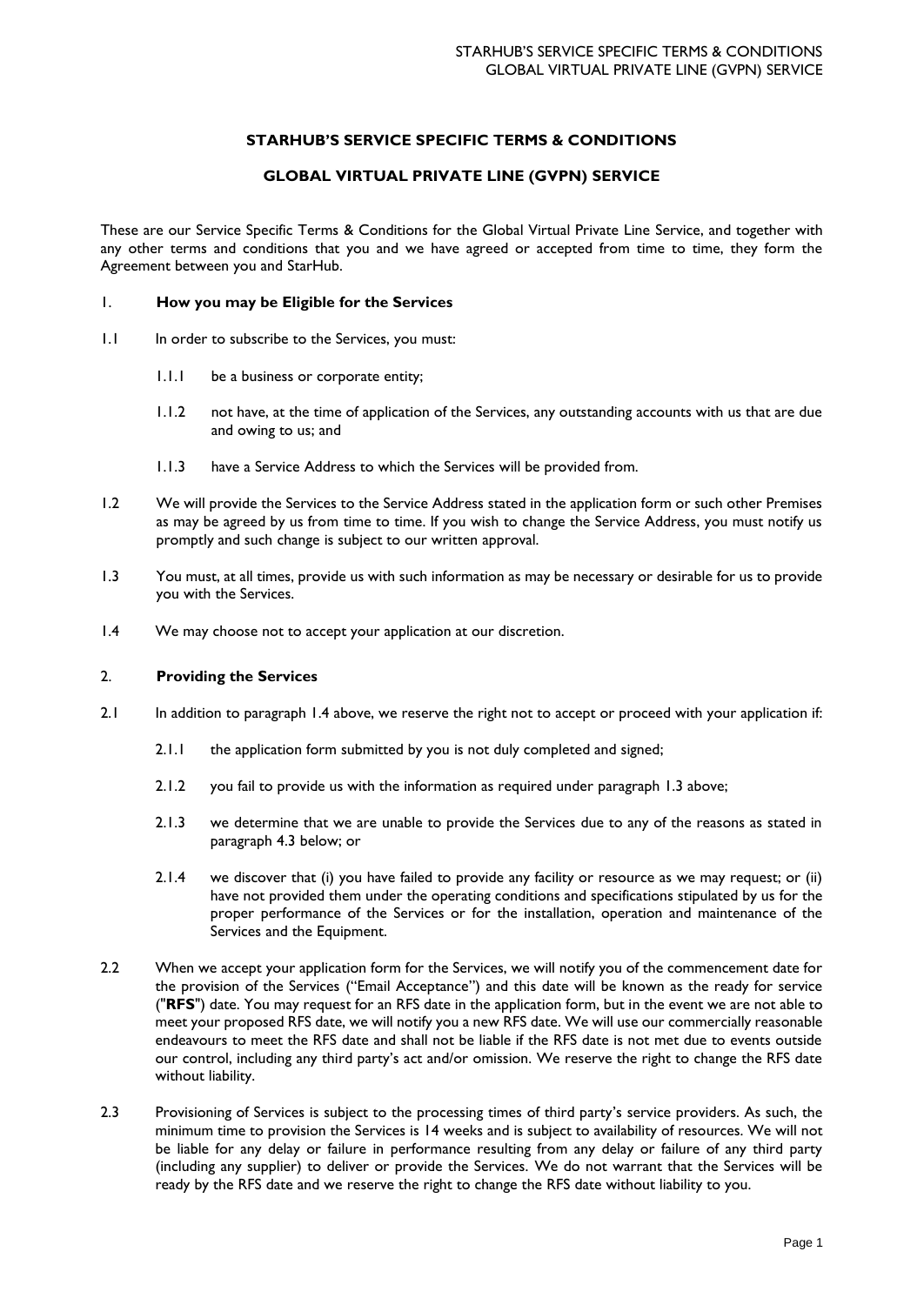- 2.4 If you cancel your application for the Services before our Email Acceptance and RFS date, you shall pay us our prevailing cancellation charges equivalent to one-time charge of the Services as stated in the application form, regardless of whether such charge was waived or discounted and in such a case, the standard installation charges shall be imposed.
- 2.5 Notwithstanding your request to defer the provision of the Services to a date after the RFS date we originally agreed to ("Original RFS Date"), you agree that we will commence the billing process based on the Original RFS Date and you are liable to pay the Charges for the Services from the Original RFS Date.
- 2.6 At all times, the provision of the Services shall be subject to our and/or our third party supplier's prevailing network coverage, Services availability and availability of resources.
- 2.7 We will not be responsible for any delay and/or failure of the performance of the Services, arising from and/or resulting from any delay and/or failure caused by any third party, including but not limited to a supplier, to deliver or provision any part of the Services. The Services are provisioned on a commercially best efforts basis.
- 2.8 Our demarcations to provide the Services is provided in the Email Acceptance, and we are not responsible for any delay and/or failure as a result of your cross connections outside of our demarcations. You agree that we will commence the billing process once the Service is ready for service.

### 3. **Minimum Period of Service**

- 3.1 The initial Minimum Period of Service for the Services is 12 months (or such other period as may be agreed by us in our Email Acceptance) from the commencement date as determined in accordance with paragraph 4.1 below. Upon the expiry of the initial Minimum Period of Service, the Services will be renewed automatically for a further period equivalent to the Minimum Period of Service based on the same terms and conditions except for Charges, which shall be based on the then prevailing Charges, unless either party gives the other party 45 days' written notice of termination prior to the expiry of the then current period.
- 3.2 In computing whether or not you have fulfilled the Minimum Period of Service, any period for which the Services are suspended or ceased will not be counted. If the Services are suspended or ceased and subsequently reactivated, the Minimum Period of Service will be automatically extended by such period of suspension or cessation.
- 3.3 If we agree to any changes to the Services as requested by you (including any downgrade or upgrade to the Services) or the renewal of the Services, we are entitled to require the Minimum Period of Service to be re-commenced from the date the Services are changed or renewed.

### 4. **Duration of Services**

- 4.1 The Service under this Agreement will commence on the RFS date as notified by us to you in accordance with paragraph 2.2 above.
- 4.2 This Agreement will continue until terminated according to the provisions of this Agreement.
- 4.3 You acknowledge and agree that availability of the Services is subject to:
	- 4.3.1 availability of resources, including network availability and our area of coverage at the time at which the Services are requested or delivered;
	- 4.3.2 the outcome of our site survey of the Premises, geographic and technical capacity of our Network and of our delivery systems at the time at which the Services are requested or delivered; and
	- 4.3.3 provisioning time for the Services and/or the Equipment. Such provisioning time will be determined or changed by us in our discretion without liability to you.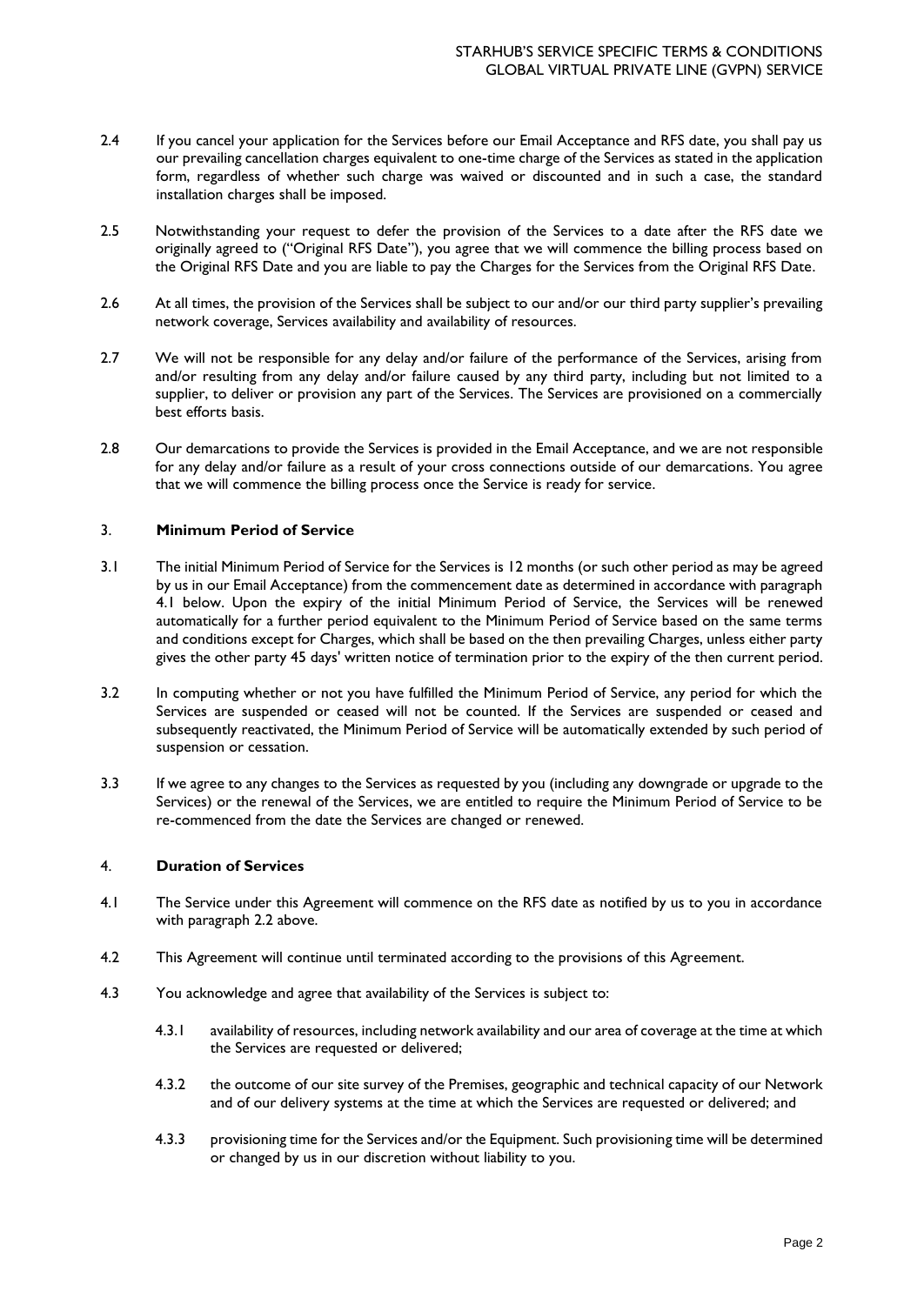# 5. **Transfer Speed**

- 5.1 We do not warrant or give any guarantee on data transfer speed or any other aspect of the Services.
- 5.2 We expressly exclude all warranties, whether express or implied by law, regarding the use of the Services (including without limitation the accessibility, reliability or accuracy of the Services) and the performance and/or condition of the network.

### 6. **Equipment**

- 6.1 If we place Equipment on your premises, you will have to provide suitable space and conditions for the Equipment including any necessary electrical power supply. You shall bear all risks of loss or theft of, or damage to, the Equipment, from the time you receive the Equipment.
- 6.2 You will be responsible for the safe use of the Equipment.
- 6.3 Equipment that is rented or borrowed from us will always remain our property. You must keep the Equipment in good condition and you shall not move, remove, modify or interfere with it in any way (or permit such movement, removal, modification or interference) without our prior written consent.

## 7. **Paying for the Services**

7.1 You are liable to pay the Charges for the Services and any additional Charges in accordance with paragraph 8. You will be billed in advance at monthly intervals or such intervals as we may decide.

### 8. **Additional Charges**

- 8.1 There will be additional Charges for:
	- 8.1.1 provision of the Services, installation of and/or Service support for the Equipment outside our normal scope of work. These include:
		- 8.1.1.1 Services requested by you are provided at a greater cost than what we would normally incur because of the materials used, the manner of installation or the nature of the Service Address. In these cases, we will notify you whether or not we accept your request, and we will notify you of the additional Charges before the installation starts;
		- 8.1.1.2 work or the Services is/are performed outside our normal working hours; and
		- 8.1.1.3 work or the Services required because of your or any third party's action, fault or negligence or because of any fault or problem associated with any other telecommunication system which you or other Service Providers control; and
		- 8.1.1.4 our work done in response to your complaint of a fault in the Services if the work reveals no such fault.
- 8.2 We will inform you the additional Charges after the outcome of our site survey of the Premises.

### 9. **Customer Service Warranty**

9.1 If you accept any of the Services which expressly provide for a Customer Service Warranty, if the Services fail or if we fail to meet an agreed delivery date for starting the Services, you agree that the compensation provided under the warranty represents a reasonable pre-estimate of all your losses. We have no further liability to you for the failure.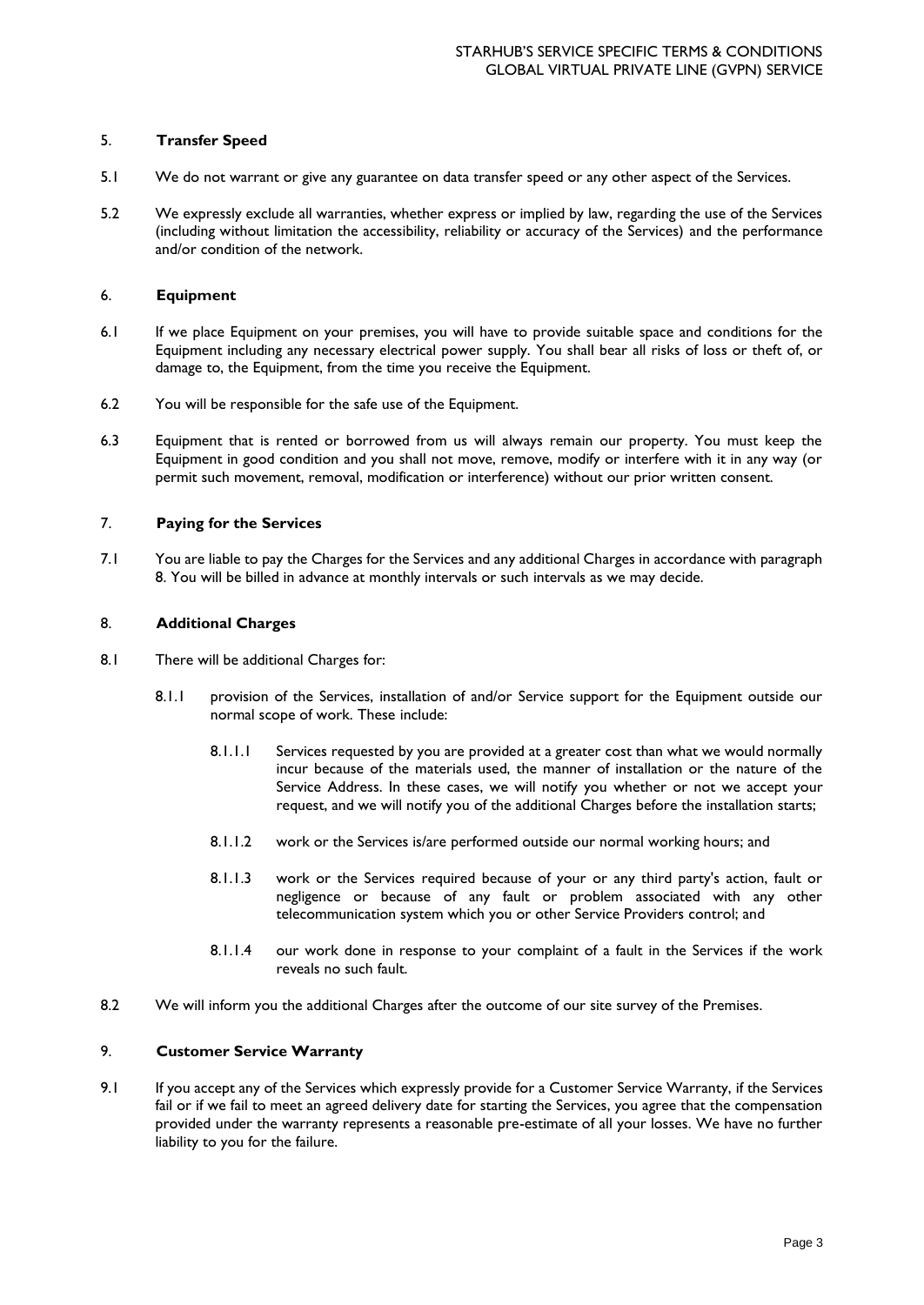9.2 Your rights to claim compensation from us shall solely be as set out in the applicable Customer Service Warranty and you agree to any limits on such compensation as set out in the applicable Customer Service Warranty.

#### 10. **Additions, Changes & Cancellations**

- 10.1 Applications for additional Services or request for changes to be made to existing Services must be given to us in writing. Charges may be imposed for additions, changes and cancellations.
- 10.2 If you cancel the Services after our Email Acceptance and before the RFS date, you shall be liable to pay us the Early Termination Charges.
- 10.3 If you cancel the Services after the RFS date, and at any time during the Minimum Period of Services, you shall be liable to pay us the Early Termination Charges.

#### 11. **Relocation**

If we relocate any Services due to your request for relocation which is subject to the outcome of our site survey of the Premises, you must pay us our prevailing relocation Charges.

#### 12. **Ending and Suspending the Services**

- 12.1 In addition to the rights either party may have against the other party under this Agreement for any antecedent breach of this Agreement and subject to the provisions of this paragraph 12, this Agreement or the Services hereunder may be terminated by either party giving 45 days' written notice to the other party.
- 12.2 If you give us notice to terminate the Services during the applicable Minimum Period of Services, you must immediately pay us the Early Termination Charges.
- 12.3 If the Services or this Agreement are/is terminated pursuant to paragraph 12.4 or 12.5 below, you will compensate us for any damages or losses we may suffer because of the termination. In addition, if such termination occurs during the applicable Minimum Period of Services, you have to pay us the sums referred to in paragraph 12.2 above.
- 12.4 In the event of any of the following:
	- 12.4.1 you breach any of the terms and conditions of this Agreement or any other agreement you have with us;
	- 12.4.2 you become or are likely to become bankrupt or insolvent, or die;
	- 12.4.3 you make any arrangement or composition with or assignment for the benefit of your creditors or go into either voluntary or compulsory liquidation or a receiver, trustee, judicial manager or administrator is appointed over any of your assets;
	- 12.4.4 the equivalent of any of the events referred to in paragraphs 12.4.2 and 12.4.3 above under the laws of any relevant jurisdiction occurs to you;
	- 12.4.5 you provide incorrect, false, inaccurate or incomplete information to us;
	- 12.4.6 the requirements of any relevant regulatory authority result in us having to stop providing the Services or to provide the Services in a manner which is unacceptable to us;
	- 12.4.7 we believe you are likely to create imminent harm (such as interruption, disruption, congestion, signal leakage and any Unauthorised Act) to our Network or any third party's networks or systems or our provision of the Services, or defraud us, or are likely to create imminent harm or are abusive to our personnel; or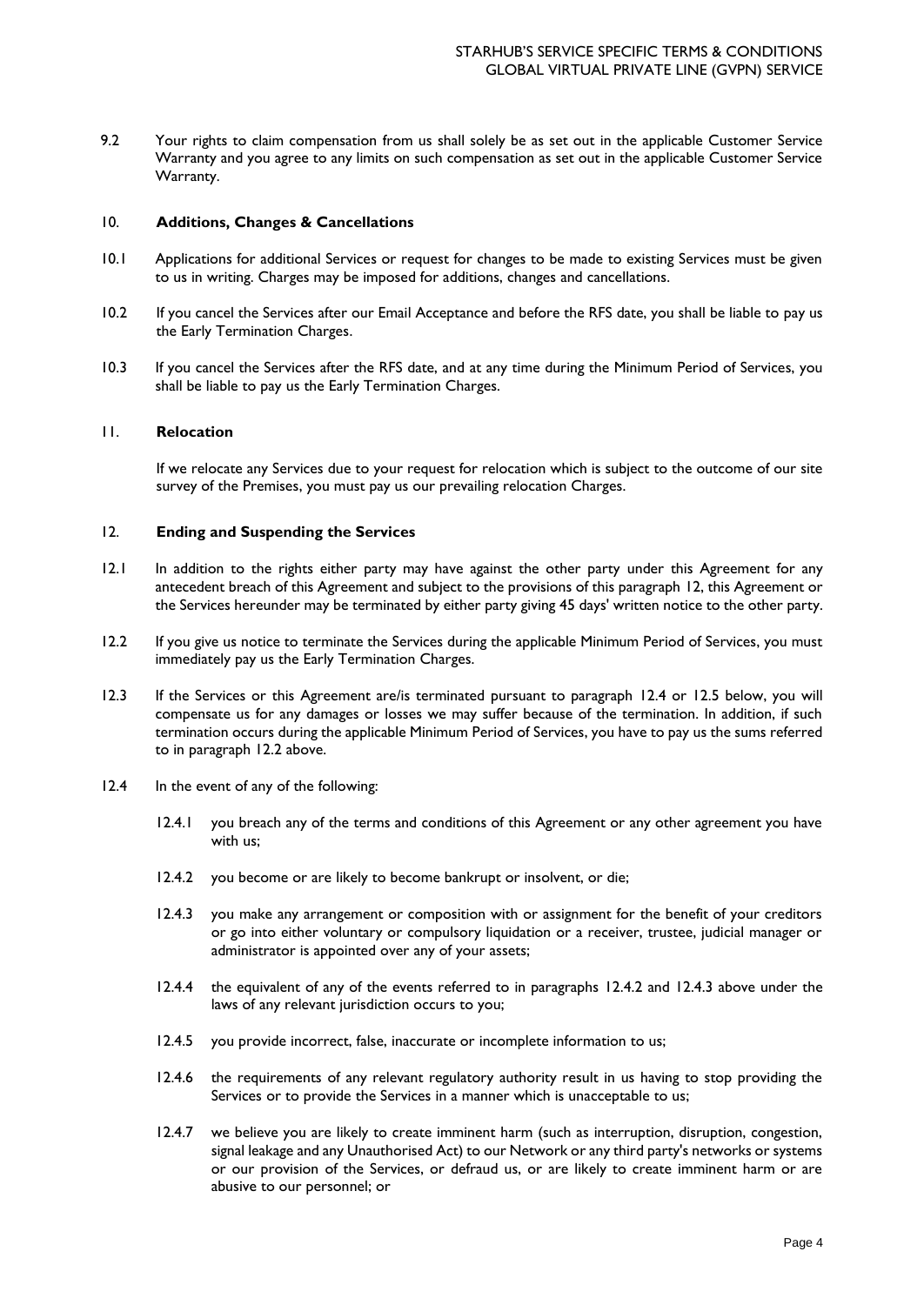12.4.8 for any reason beyond our control (including loss of any licence, way-leave or easement, requirements of any governmental or regulatory authority or orders by the court and cessation or failure to deliver by a third party supplier) we are unable to provide the Services,

we may suspend or terminate all or any part of the Services or terminate this Agreement with 7 working days' notice (for paragraphs 12.4.1 and 12.4.5 above) or with immediate effect (for paragraphs 12.4.2, 12.4.3, 12.4.4, 12.4.6, 12.4.7 and 12.4.8 above) in each case without compensation to you and without prejudice to our rights to damages for any antecedent breach by you of this Agreement. You may immediately contact our business helpdesk or our account manager to tell us why such suspension or termination should not occur. We will consider each case and where we deem appropriate, will not proceed with the suspension or termination of such account or take any other appropriate action where necessary.

- 12.5 If we suspect that you are using or allowing the Services to be used for fraud, misconduct or any other illegal or improper purpose, we will refer this to the relevant authorities and comply with directions or guidelines issued by them, without notice or reference to you.
- 12.6 If and when you make good any breach or default, we may restore any suspended Services after you have paid for any reinstallation, restoration or re-connection Charges and reimbursed us for our reasonable costs in suspending the Services.
- 12.7 If the Services are terminated:
	- 12.7.1 all sums due, accruing due or payable to us in respect of the Services and if applicable, the Equipment, up to the date of termination (including late payment Charges) will, upon the termination, become immediately due and payable to us. There will be no refund of any Charges paid to us for any equipment (including the Equipment) purchased from us; and
	- 12.7.2 you must immediately return to us all Equipment which we may have leased or rented to you in respect of the Services, in good condition. We will be entitled to charge you (i) all costs incurred in repossessing or acquiring replacement for any such Equipment which you have failed to return to us; and/or at our standard prescribed rates for acquiring a replacement for any Equipment which is returned to us in a damaged or defective condition.
- 12.8 The termination of this Agreement will not affect any accrued rights or remedies of either party against the other party.

### 13. **Other Legal Matters**

### 13.1 **Indemnity**

13.1.1 You must indemnify us, our Affiliates, employees, directors, agents and suppliers against all claims, damages, losses, liabilities, reasonable costs and expenses resulting from your use of the Services, your negligence, omission, act or breach of this Agreement.

### 13.2 **Changes to this Agreement**

13.2.1 We may from time to time change any of these Terms & Conditions and/or any other applicable terms and conditions for the Services you subscribe for. We may also from time to time withdraw, suspend, or change any of the Services. We will try, where we reasonably can, to give you advance notice of such changes, and we will notify you of such changes in writing or via our website, or such other form as we may decide. The display of the revised terms and conditions on our website will constitute notice of the changes and your continued use of the Services will be taken as acceptance thereof.

### 13.3 **Matters beyond our Control**